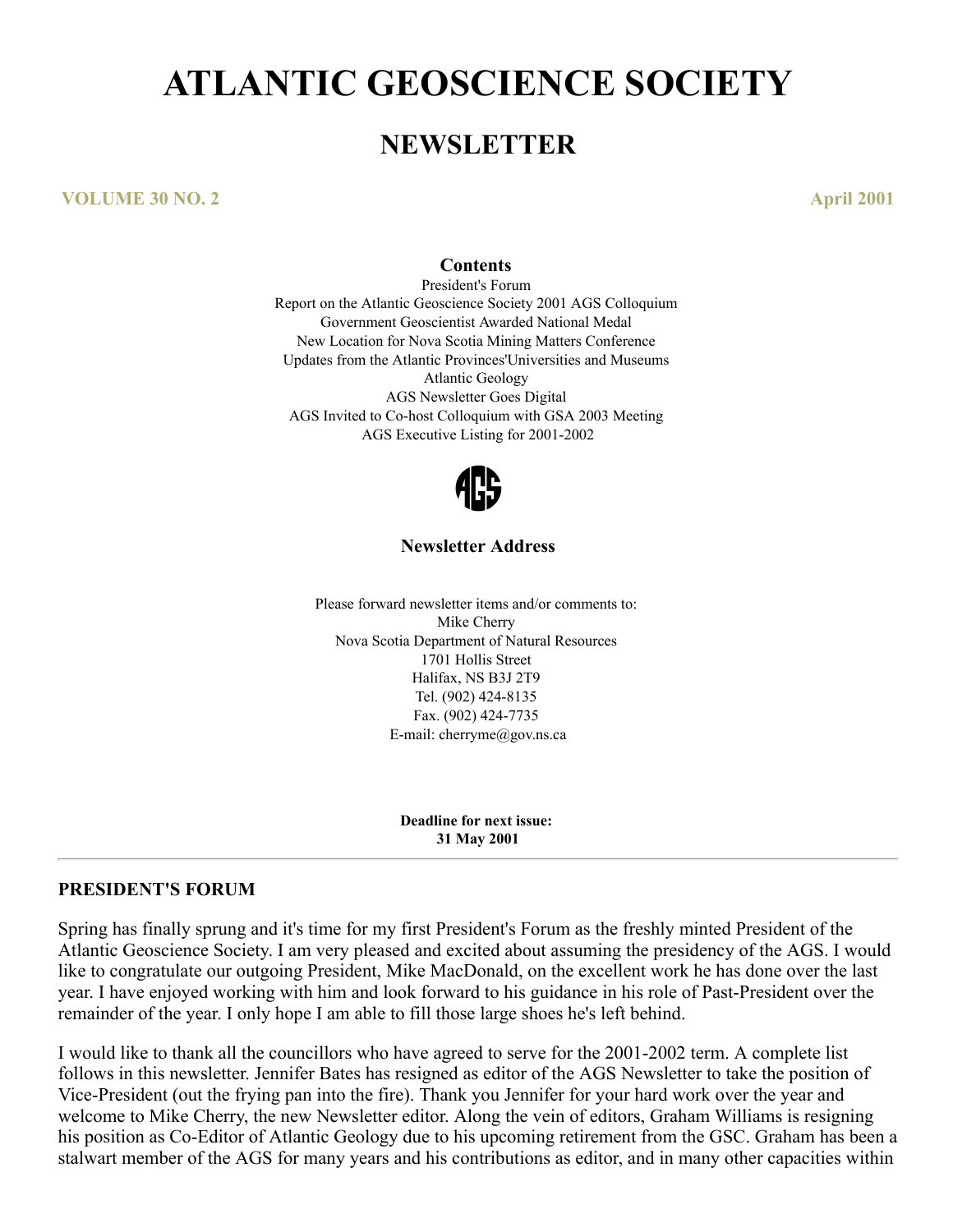the Society are greatly appreciated and will be missed. I would like to welcome Rob Fensome as the new Co-Editor of Atlantic Geology.

The 2001 AGS Colloquium was held for the first time at the Delta Beausejour in Moncton. Many positive comments were made about the Delta staff and facilities, and I'm sure that the AGS executive will consider holding future meetings at that venue. The meeting was a great success this year with a healthy number of participants (157) despite the annual AGS snowstorm. A special thanks goes to the Colloquium organisers. The quality of the presentations seem to be improving year by year, with the most noticeable improvement being the excellent quality of the student talks (in comparison to the days when I was an undergraduate). For more detail on the AGS Colloquium see my report in this Newsletter.

The President's Forum is the place where I get to blather on about the state of the union. Before I do that, I would like to discuss why I accepted this position. It boils down to three reasons. The first is that I have been involved with the AGS for many years, attending the conferences, giving and attending talks, and generally enjoying myself without doing any of the hard work that is needed to run a society. It's time I paid my dues. Secondly, I believe my work experience is suited to the future direction of the Society. My employment record in the Maritimes includes work with the mining industry, one provincial government, two local universities and, presently, the only petroleum exploration company headquartered in the Maritimes. While it seems clear that I lack the ability to hold a job, knowing a little bit about each of these groups may have some value in the coming year. The final reason that I accepted this position was that everyone else had turned it down. So, as with George Bush, you are stuck with me 'til the end of my term.

But enough of me. These are exciting times! The face of earth sciences in the Maritimes is changing. New and important deposits have been discovered in the industrial minerals sector of the mining industry, but the greatest change to earth sciences is the dramatic increase in oil and gas development. The Sable Project, a project of moderate size by world standards, was responsible for a five percent increase in the GDP of Nova Scotia last year. With a minimum of one billion dollars in exploration coming in the next five years and another billion dollar development project announced by Pan Canadian (Deep Panuke), in addition to the Tier 2 of Sable, the industry is still in its infancy. The creation of the M&NE Pipeline to New England has changed the economics of exploration in the rest of the Atlantic Provinces. New Brunswick has seen record drilling and a number of discoveries have been reported by Columbia Natural Resources and Corridor Resources. It will grow to be big and strong whether we grow with it or not.

The burgeoning petroleum industry will affect governments, requiring increased regulation, resource evaluation, and data storage and dispersal. Universities will have the opportunities for collaboration with industry that can add much needed infusions of cash and new data. Students will have the opportunity to work with the industry and develop expertise valuable to local exploration companies and also provide companies with an opportunity to evaluate potential future employees over an extended time period.

These challenges and opportunities are coming. The petroleum industry could soon become the biggest industry the Atlantic Provinces have ever had and could carry us from "have not" to "have" provinces. I don't have to tell you that the petroleum industry is driven by earth scientists. In the years ahead, you will not be met with a blank stare when you tell someone you are a geologist. Premiers and university presidents will take a keen interest in the earth science departments, and will listen to arguments of expansion as opposed to the current trend of reduction or even annihilation. Even so, it is up to the earth science community to meet the challenges and capitalize on the opportunities. AGS is comprised of university students and researchers, government and industry earth scientists. As such, it seems to be the ideal venue for creating a unified voice that could explore our roles in the Atlantic Provinces' new major industry.

I would appreciate any thoughts you might have on this or any other topic. You can contact me through the following.

Tel: (902) 429-4511

Fax: (902) 422-6715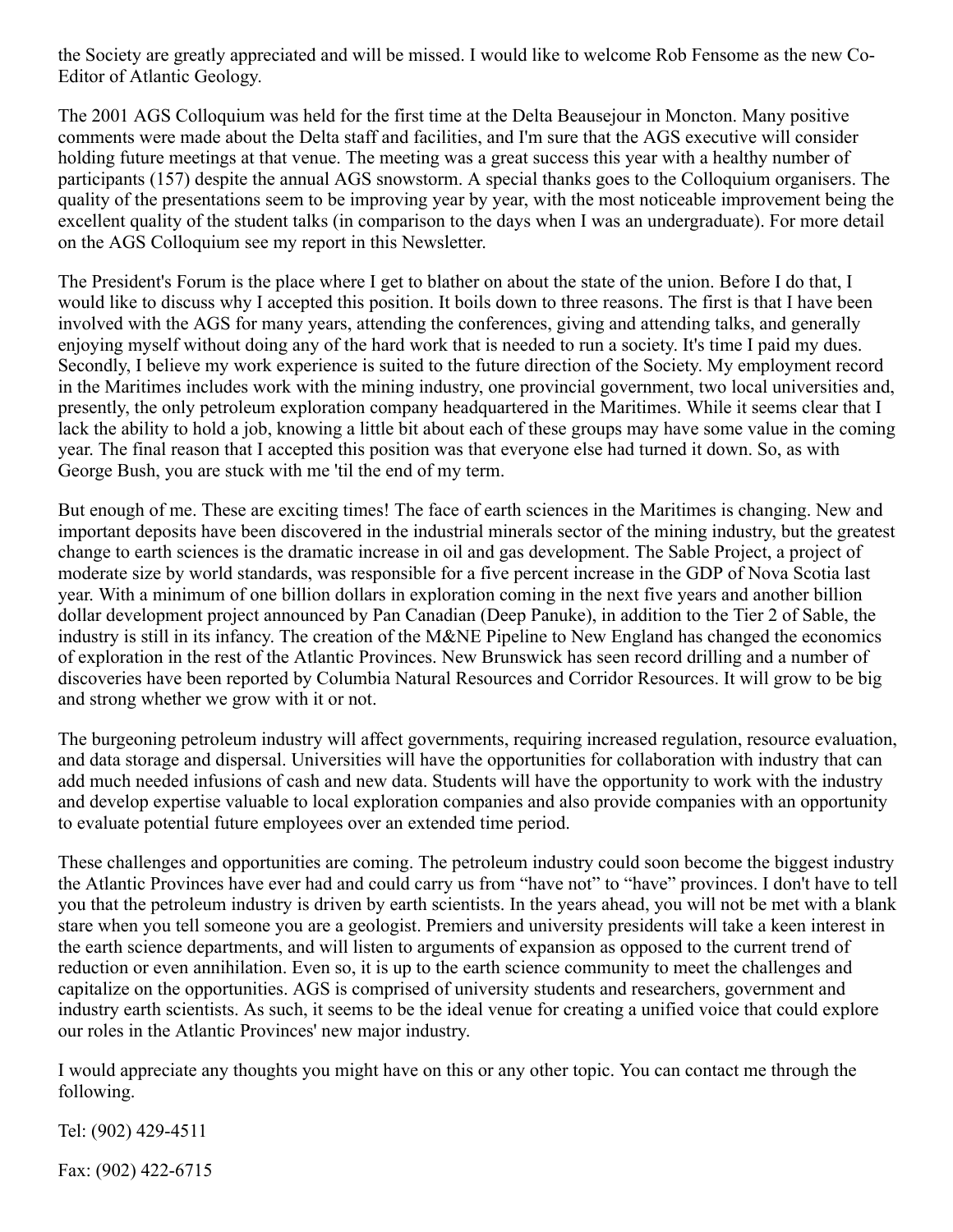In closing, I appreciate the opportunity to work with the other members of the Executive and Council in advancing the interests of the Atlantic Geoscience Society.

*Tom Martel, AGS President*

## **REPORT ON THE ATLANTIC GEOSCIENCE SOCIETY 2001 AGS COLLOQUIUM**

The Atlantic Geoscience Society's 19<sup>th</sup> annual Colloquium and Annual General Meeting was held at the Delta Beausejour Hotel in Moncton, New Brunswick on February 9-10. It attracted 157 geoscientists from the Atlantic Provinces, Alberta and New England.

The Colloquium featured two special sessions. The first, on Friday evening entitled "Geological Correlations between New Brunswick and Maine" attracted papers from Northeastern U.S. and Eastern Canada. The Saturday special session "Onshore and Offshore Oil and Natural Gas Exploration and Related Research" also attracted talks and posters on the Scotian Shelf, onshore Nova Scotia and New Brunswick. The General Session on Current Research in the Atlantic Provinces was, as usual, well subscribed and attended. In all, 60 abstracts were submitted. The high quality and diversity of the papers reflected the broad range and vitality of research in the Atlantic Provinces.

An important aspect of the AGS Colloquium are the student oral and poster presentations. For many students, the AGS is their first formal technical presentation outside of the university and this year 26 student abstracts were presented. The student presentations of the past number of years have been of exceedingly high quality and this year was no exception. It reflects very well on the dedication of the students and the quality of their education at our local universities.

The AGS would like to thank the session Chairs: Sandra Barr, Kirsten McLaughlin, Marcos Zentilli, Joyia Chakungal, Clint St. Peter, Graham Price, Mike Cherry, Martin Ethier, David Lentz, Jeff Carroll, Steve McCutcheon, Janet Lee Bannister, Ralph Stea and Ian MacDonald.



The Colloquium came to a close on Saturday evening with the Annual Banquet and Social. The Banquet Speaker, Dr. Scott Swinden (photo to the left), President of the Geological Association of Canada, gave an excellent talk entitled "Geoscience in a dot.com world - living in a time of change".

Dr. Swinden spoke of the challenges and opportunities that face our geological surveys in the new age of data computerization and the shrinking budgets of governments. The AGS Banquet is also a time to recognize the various achievements of the AGS members over the past year via the AGS award program (see summary below).

Another great AGS event is the "traditional" music played at the après banquet social. This involves many guitars and assorted instruments such as the banjo, tin whistle, and a mandolin or two ... it is one of the highlights of the AGS season.

Ian Spooner, banjo (foreground), Mike MacDonald, mandolin (middle), and John Waldron, guitar (in back), participating in the "jam" session.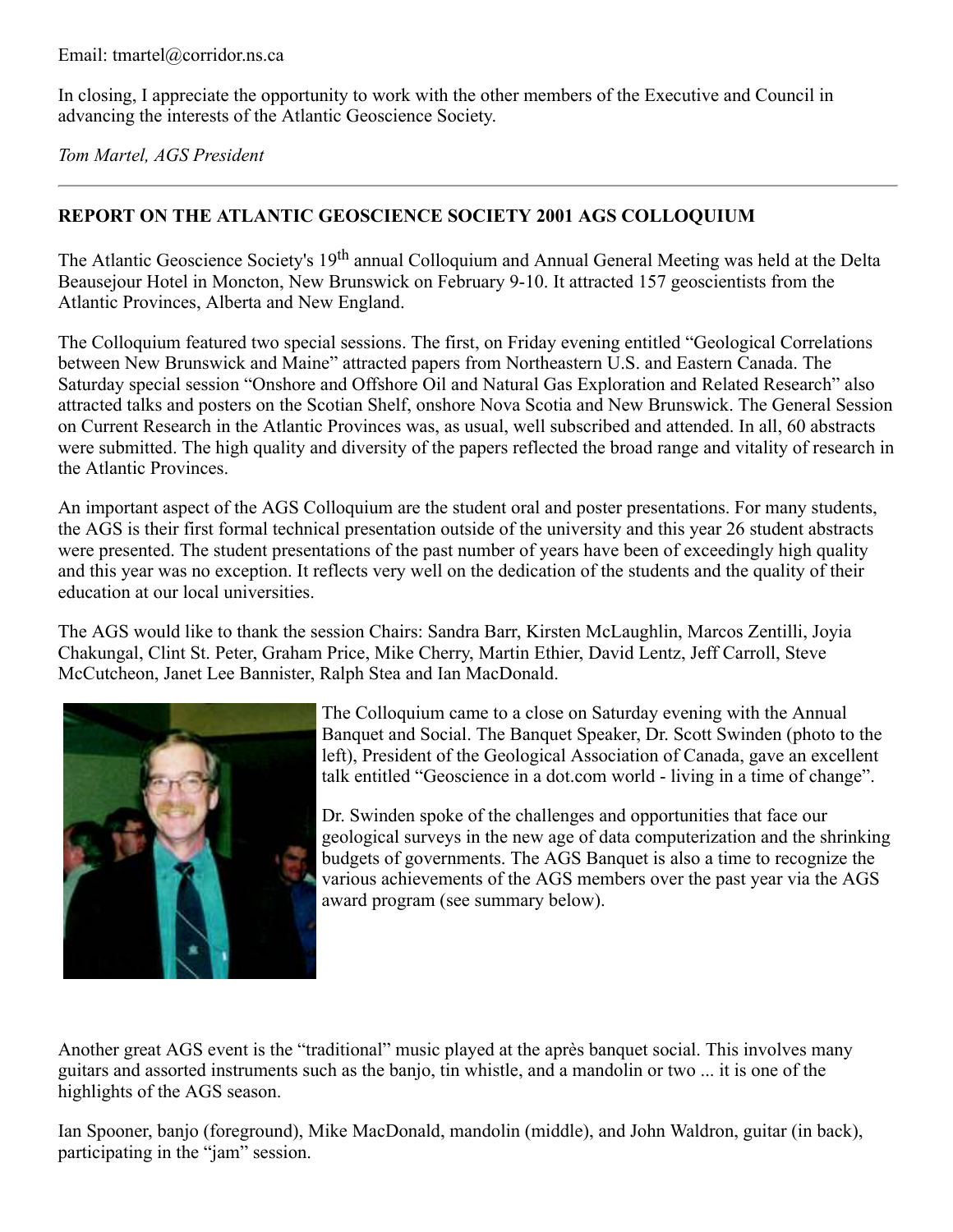

On behalf of the AGS I would like to thank Mike Parkhill for organizing the Abstract Volume and Program, Sue Johnson for the local logistics, Ian Spooner for providing the AV equipment, Les Fyffe for bringing the poster boards, Peter Wallace for co-ordinating the registration desk and selling publications, Ken Howells for looking after the financial end of things, and Howard Donohoe for photography. My appreciation also goes to the judges of the student presentations (Linda Ham and Howard Donohoe of oral presentations, Murray Gingras and Alan Ruffman of posters displays) and to Chris White for publicity and everything else that fell through the cracks. And finally, thanks to our corporate sponsors: Corridor Resources Inc., Northstar Resources and Potash Corporation of Saskatchewan. Their support is greatly appreciated.

#### *Executive and Council Members 2001-2002*

#### *Executive*

**Past-President**: Mike MacDonald, Nova Scotia Department of Natural Resources, Nova Scotia

**President**: Tom Martel, Corridor Resources, Nova Scotia

**Vice-President**: Jennifer Bates, Geological Survey of Canada (Atlantic), Nova Scotia

**Secretary**: Peter Giles, Geological Survey of Canada (Atlantic), Nova Scotia

**Treasurer**: Ken Howells, Dartmouth, Nova Scotia

#### *Councillors*

**Tom Al**, University of New Brunswick, New Brunswick **Jarda Dostal**, Saint Mary's University, Nova Scotia Paul Durling, Corridor Resources, Nova Scotia **Murray Gingras**, University of New Brunswick, New Brunswick **Linda Ham**, Nova Scotia Department of Natural Resources, Nova Scotia **Randy Miller**, Steinhammer Palaeontology Laboratory, New Brunswick Museum, New Brunswick **Dave Mossman**, Mount Allison University, New Brunswick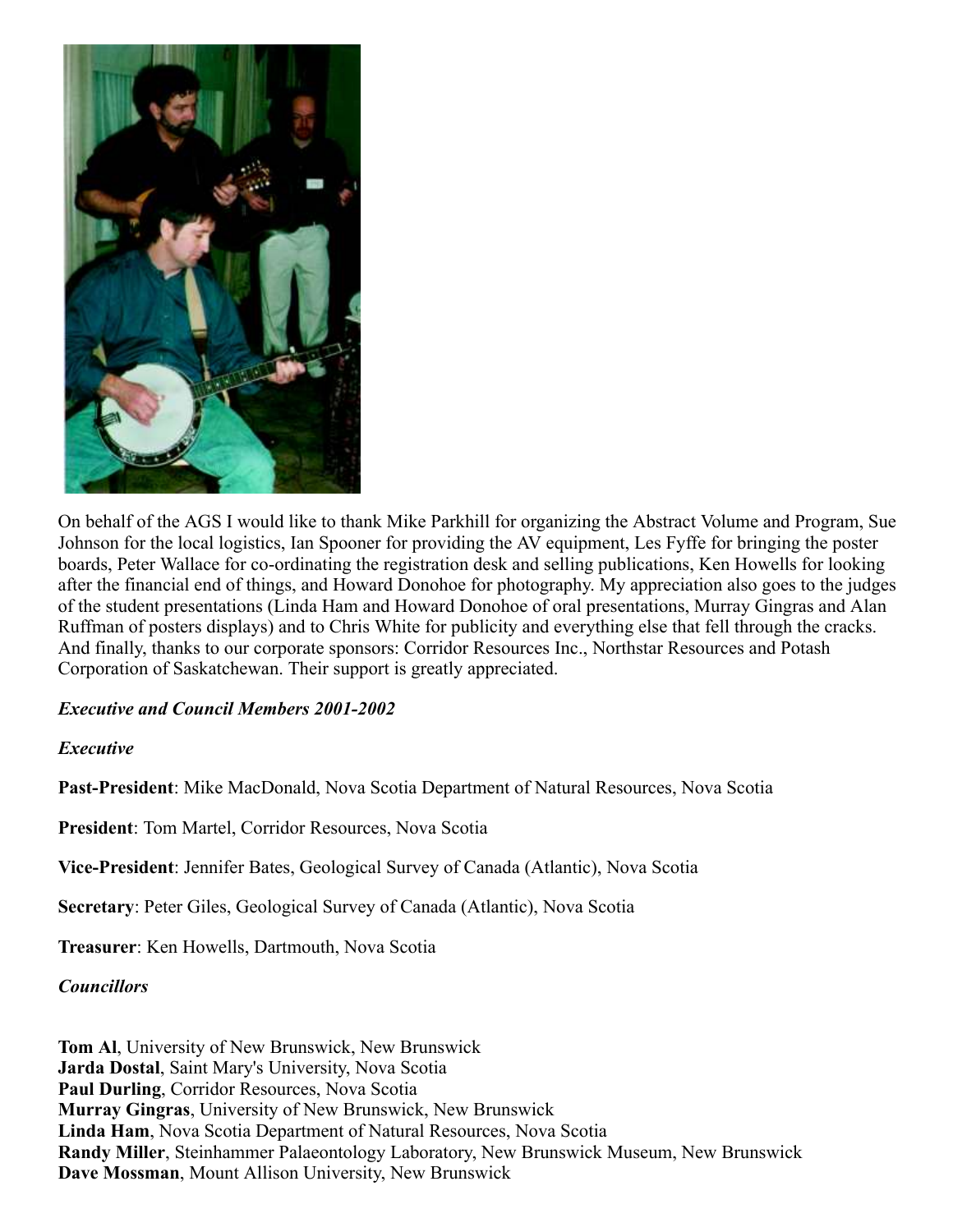**Brendan Murphy**, St. Francis Xavier University, Nova Scotia **Mike Parkhill**, New Brunswick Department of Natural Resources and Energy, New Brunswick **Alan Ruffman**, Geomarine Associates Ltd., Nova Scotia **Ian Spooner**, Acadia University, Nova Scotia **Clint St. Peter**, New Brunswick Department of Natural Resources and Energy, New Brunswick **Peter Wallace**, Dalhousie University, Nova Scotia **Dick Wardle**, Newfoundland Department of Mines and Energy, Newfoundland **Tim Webster**, College of Geographic Sciences, Nova Scotia

On behalf of AGS, I would like to thank Chris White as retiring Past-President for his contributions over the past three years. Chris will continue working with the AGS as Publicist. I would also like to thank Jennifer Bates for her contributions as outgoing Newsletter Editor, having retired that position to enter into the position of the new Vice-President. Mike Cherry has taken over as Newsletter Editor.

#### *AGS Awards*

#### *Student Awards*

Student awards are given annually to the best oral presentation (Rupert MacNeill Award) and the best poster presentation (Graham Williams Award) at the annual Atlantic Geoscience Society Colloquium. Assigned judges rank the student presentations based on scientific content, organization and presentation of data and (for the posters) overall display aesthetics. The awards include an annual plaque with the name and university of the recipient, and \$100 for the purchase of geological reference material. In addition, Noranda Mining and Exploration Incorporated (Bathurst Office), has established an award for the student presenting the best paper or poster in economic geology (or related field). This award consists of a field pack containing a silva compass, hammer, magnet, etc. and a contract summer position with Noranda, in Atlantic Canada. The awards are handed out to students that are registered in a B.Sc., M.Sc., or Ph.D. program.

*Rupert MacNeill Award - Best Student Paper*



The Rupert MacNeill Award was presented to Michelle DeWolfe of Saint Mary's University for her talk entitled "Petrological evidence for extensive liquid immiscibility in the Jurassic North Mountain Basalt, Nova Scotia".

Michelle DeWolfe (right) of Saint Mary's University recieves the Rupert MacNeill Award for the best oral presentation from Linda Ham.

#### *Graham Williams Award - Best Student Poster*

The Graham Williams Award was presented to Martin Ethier of Acadia University for his poster entitled "Reinterpretation of the geology of the Cape Breton Highlands using remote sensing and geological databases".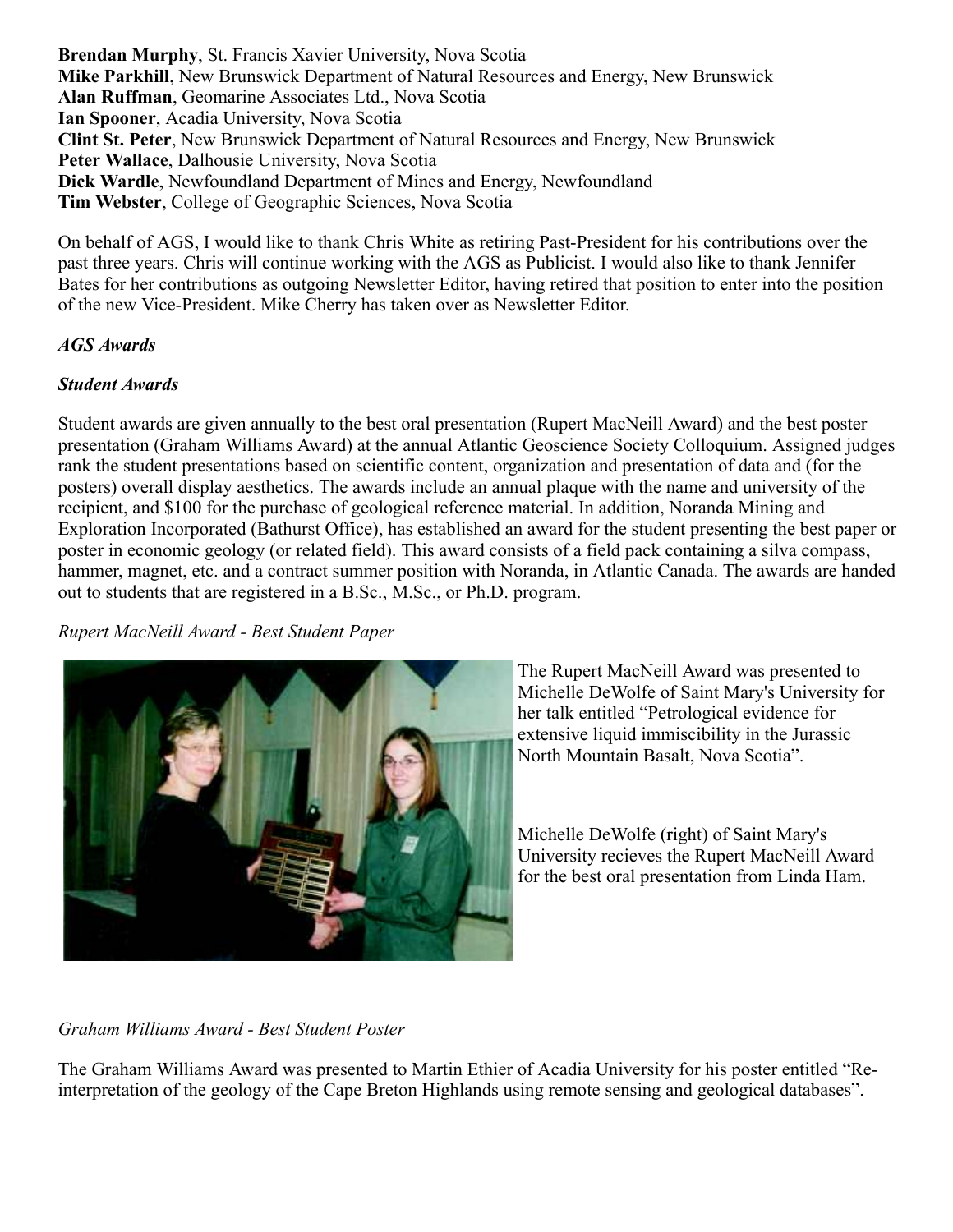

Martin Ethier (right) of Acadia University receives the Graham Williams Award for best student poster from Alan Ruffman.

*Noranda Award - Best Economic Student Presentation*



The Noranda Award was presented to Lawrence Mireku of Acadia University for his talk entitled "Geology, geochemistry and hydrothermal alteration of the Lower AB Zone, Halfmile Lake North volcanic hosted massive sulphide deposit, Bathurst, New Brunswick".

Lawrence Mireku (right) of Acadia University recieves the Noranda Award for best economic paper from Greg Woods.

## *Other Awards*

The AGS also presents two prestigious awards (Distinguished Scientist Award - Gesner Medal and Distinguished Service Award) to more "established" geoscientists in the geological community.

#### *Distinguished Scientist Award (Gesner Medal)*

The AGS awards the Distinguished Scientist Award (Gesner Medal) to a person who through his or her own efforts (maps, publications, memoirs, etc.) has developed and promoted the advancement of an aspect of geoscience in the Atlantic Region. This year's award has been presented to Dr. Brendan Murphy of St. Francis Xavier University.

Alan Anderson (right) accepts the AGS Distinguished Scientist (Gesner) Award for Brendan Murphy from Howard Donohoe.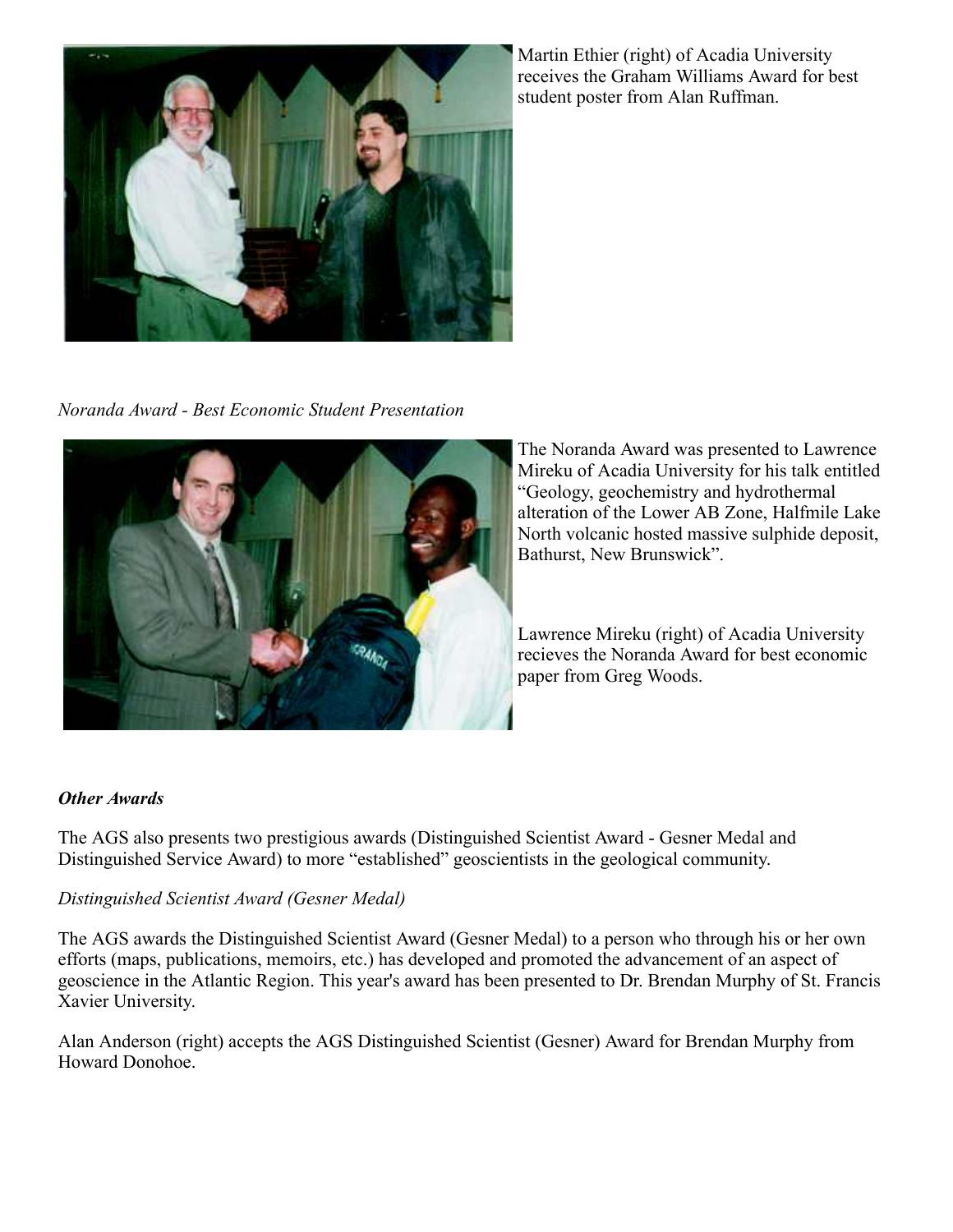

Brendan was awarded the Gesner Medal based on his strong contributions to the advancement of geoscience in the Atlantic region, his achievements as a researcher in geoscience, his work in developing the "infrastructure of geoscience" and his abilities to communicate geoscience information.

He joined the faculty of St. Francis Xavier University in 1982 and has progressed to full professor and has served as chair of the department. All through his time at St. Francis Xavier, he has provided considered opinions, support for programs, innovations in teaching and research and the excite-ment of discovery for students and colleagues.

Brendan Murphy exemplifies many of the best attributes in a scientist. He has worked hard to communicate the importance and excitement of geo-science to students, the public, university administrators and government. He has continued a lengthy field-based geological research program in Nova Scotia and elsewhere that explores the basics of orogenesis and plate boundaries and movements. Yet his scientific curiosity is such that he will also question and examine other topics and areas. At the same time Brendan has always involved himself with students: teaching, supervising and advising. Brendan has contributed time, energy and leadership to geoscience societies both in Atlantic Canada and Canada as a whole. He has continued to communicate the results of his research through published papers, maps, abstracts and memoirs.

Brendan has worked hard for the geoscience community, for the connection between science and society, for scientific excellence and for the students who will become the science's future leaders.

#### *Distinguished Service Award*

This year, the Distinguished Service Award of the Atlantic Geoscience Society was presented to Mike Parkhill of New Brunswick Department of Natural Resources. This award is given in recognition of exceptional and altruistic contributions to the Society over a long period of time.

Reg Wilson (left) accepts the AGS Distinguished Service Award for Mike Parkhill from AGS President Mike MacDonald.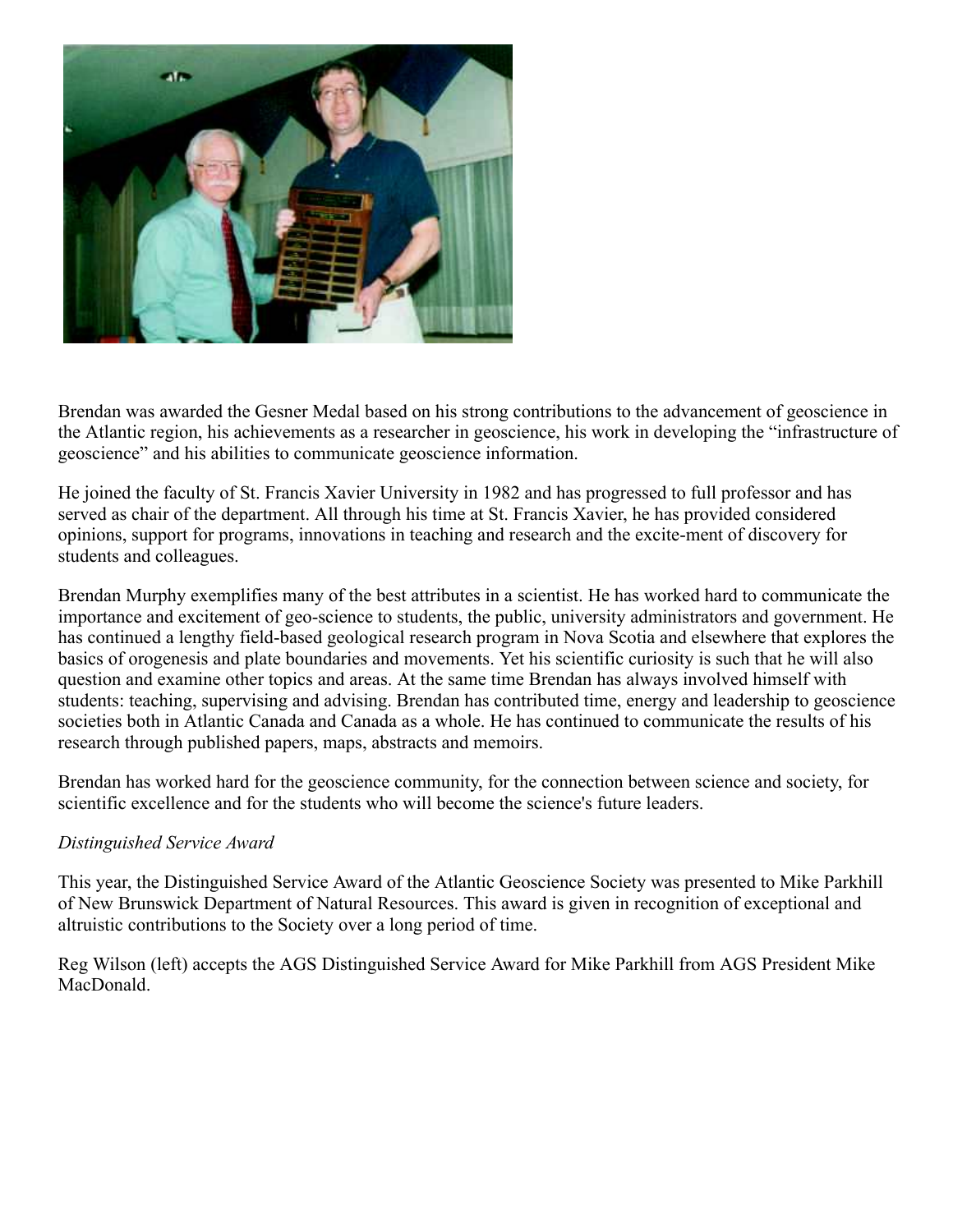

Mike has served as a councillor from New Brunswick, Vice President and President of the Society. He organized the Bathurst, New Brunswick annual meeting which was one of the few meetings outside the normal orbit of annual meeting locations in Nova Scotia and New Brunswick. For many years he has taken on the task of accepting abstracts for annual meetings and organizing them into a publication. One can always count on Mike for organizing some part of the annual meeting.

During his tenure as President, Mike introduced new measures to more formally review proposals for financial assistance from the Society. Through this and other means he has been a good steward of the Society's funds and its financial well being.

As a member of the Executive Council of the Society he has been involved in guiding the affairs of the Society. He has encouraged the work of the Video and the Education Committees as a means of fulfilling one of the Society's mandates to communicate geoscience to the public.

Mike has long been an advocate of strengthening communications with teachers, students and the public. He has presented many talks and workshops to teachers, students and the public. As a frequent contributor to the Newsletter, he communicates with members of the Society about events and features of interest.

Mike Parkhill received the Distinguished Service Award for his outstanding and altruistic contri-butions to the Society for many years.

*Tom Martel, AGS President*

## **GOVERNMENT GEOSCIENTIST AWARDED NATIONAL MEDAL**

Dr. Ian Knight, a geoscientist with the Newfoundland and Labrador provincial Department of Mines and Energy, Geological Survey, has been awarded the R.J.W. Douglas Medal by the Canadian Society of Petroleum Geologists. The announcement was made by the Minister of Mines and Energy, the Honourable Lloyd Matthews.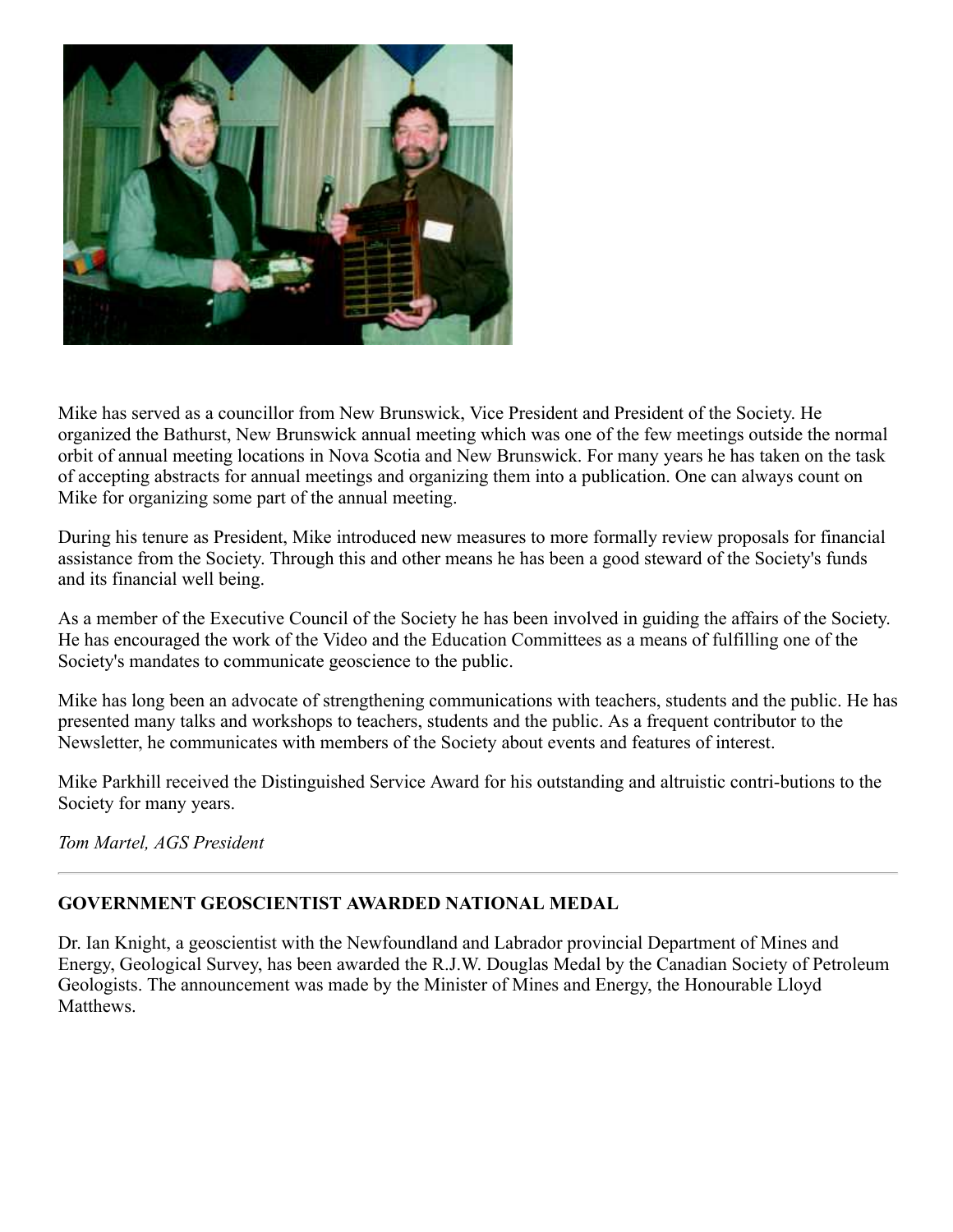

The Douglas Medal is awarded annually for outstanding scientific contributions to the understanding of sedimentary geology in Canada.

Previous winners include some of the top academic researchers in Canada; this marks the first time it has been presented to a field geologist at a provincial geological survey. Dr. Knight received the medal in Calgary on February 27 at a special awards luncheon of the Canadian Society of Petroleum Geologists.

Dr. Knight has been a geoscientist with the Geological Survey of Newfoundland and Labrador (a division within the Mines Branch) for 27 years. During that time he has conducted extensive field work in western Newfoundland, which has resulted in some 20 geological maps and more than 50 published reports. His expertise covers the sedimentary rocks (e.g., limestone and sandstone) in that part of the province that formed in a unique geological environment and have important potential for petroleum and mineral deposits.

Mr. Matthews said that Dr. Knight's nominators for the medal consider him instrumental in promoting the economic development of western Newfoundland through his encyclopedic knowledge of the region's geology.

His published work and consultations have been an important resource for the petroleum industry exploring in west Newfoundland. He has also contributed to lead-zinc exploration in the area, and more recently to the identification of marble deposits. His work has earned the acclaim of industry, university and government geoscientists far and wide.

Ian Knight was born in Wales and graduated from Bristol University in Britain with a B.Sc. He received his M.Sc. and Ph.D. degrees from Memorial University of Newfoundland and joined the Geological Survey in 1974. Over the years he has collaborated with several internal and external geoscientists on the geological evolution of west Newfoundland, from Cape Anguille to Cape Norman. His work has made him one of the foremost authorities on the ancient continental-margin rocks of the Appalachian mountain belt.

*Dick Wardle, GSNL*

#### **NEW LOCATION FOR NOVA SCOTIA MINING MATTERS CONFERENCE**

Plans are currently underway for the 2001 Mining Matters conference to be held at the Westin Hotel, Hollis Street, Halifax on Thursday and Friday, November 8 and 9. The organizers of the conference are excited about hosting the event in this grand and historic venue which was originally built as part of the CNR chain of hotels. Displays and presentations will be in the Commonwealth Rooms A and B respectively.

The conference will continue to focus on the economic development opportunities related to minerals, with the overall goal of raising the awareness and understanding of the mining industry in Nova Scotia. The Nova Scotia Department of Natural Resources co-organizes the Mining Matters conference with its partners, including The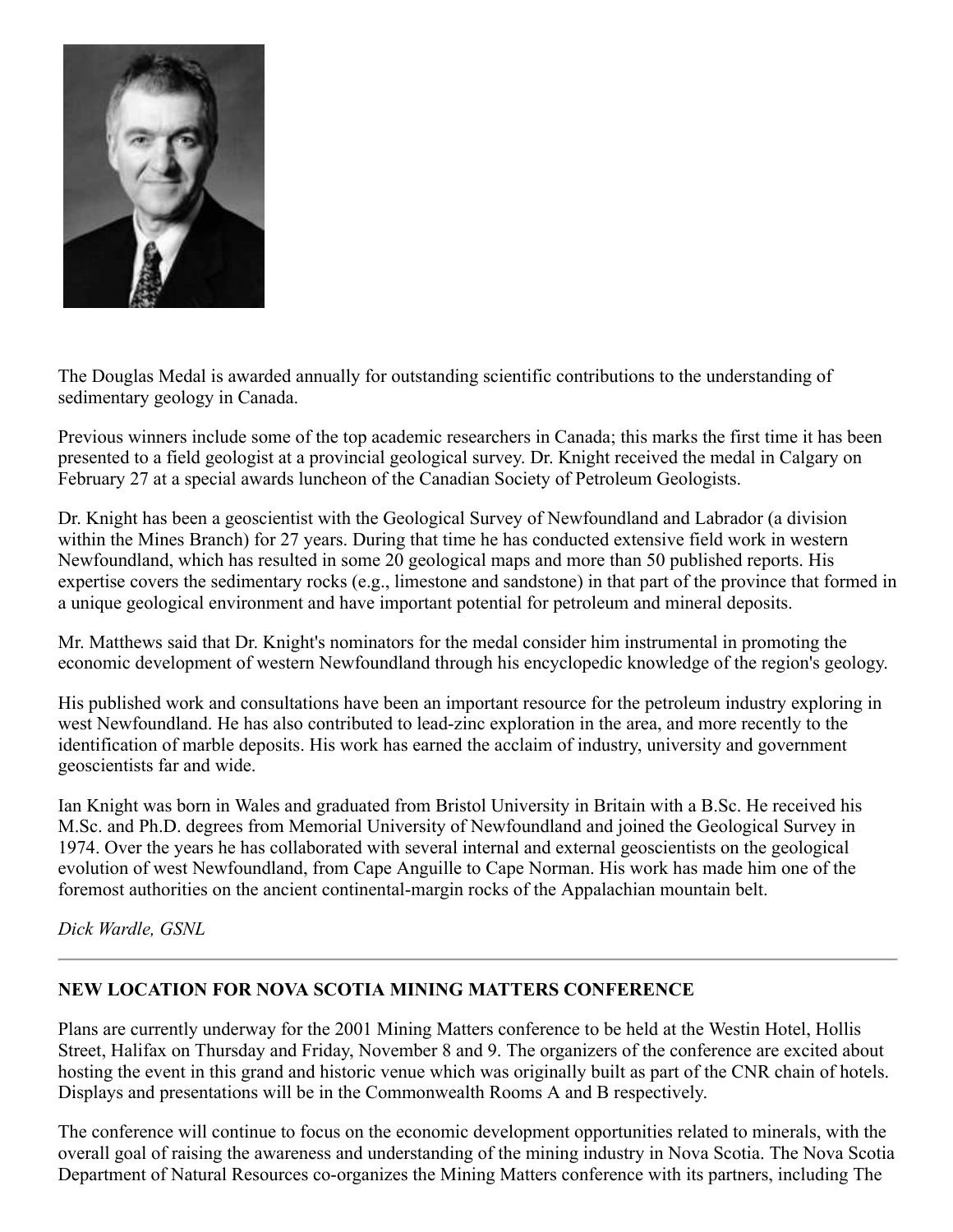Department of Economic Development, The Chamber of Mineral Resources of Nova Scotia, The Mining Society of Nova Scotia and the Nova Scotia Prospectors Association. More details of the conference will be included in the following issues of "Minerals Update". Mark the dates on your calendar!

*Mike MacDonald, NSDNR*

## **UPDATES FROM THE ATLANTIC PROVINCES' UNIVERSITIES AND MUSEUMS**

#### **Nova Scotia Museum of Natural History**

Robert Grantham retired in November of last year. Deborah Skilliter has assumed some curatorial duties on a part-time basis. The Curator of Geology position is expected to be filled by early spring.

The museum has secured a grant worth over \$37,000 from the Virtual Museum of Canada of the Canadian Heritage Information Network to create a web site that will coincide with a travelling exhibit on the trace fossils of Eastern Canada, currently under construction. No such web sites currently exist in Canada. The web site project will begin in April and will last approximately five months. The launch of the web site will be simultaneous with the exhibit launch.

We just concluded a very successful March Break at the Museum of Natural History. The total number of visitors for the period of March 9-18th was 17,283. On Monday March 5th, the Museum of Natural History was the recipient of the first "Parents and Kids Magazine" Parent's Choice Awards for Best Museum for Kids.

#### **Saint Mary's University**

Saint Mary's geology student Michelle DeWolfe won the Rupert H. MacNeil Award for best overall student presentation at the Atlantic Geoscience Society Annual Colloquium and General Meeting held in Moncton, February 9. She was cheered on by 20 other undergraduates who had made the trip. Two other students, Chris Baldwin and Peter Cooper, are on a five month exchange program (sponsored by the NAFTA Student Mobility Program) studying and doing research at the Institute de Geologia, Universidad Nacional Autonoma de Mexico in Mexico City.

Whereas most of the faculty are busy with teaching and ongoing research, Victor Owen is on sabbatical, visiting the state universities in Volgograd, Samara and St. Petersburg, where he is continuing his research on the petrology of archaeological ceramics. He has also been collaborating with colleagues in the U.S. on the geochemistry of early American glass, in Britain on the geochemistry of 18th century Liverpool porcelain, and in Canada on a number of traditional petrology and structural geology projects.

#### **University of New Brunswick**

The Geology program at UNB continues to grow! We currently have 79 undergraduate students enrolled in Geology, Environmental Geology, and Geological Engineering. There are 30 graduate students in the department, and we have recently awarded four graduate degrees in Geology or a related discipline.

The Department of Geology at the University of New Brunswick has had the opportunity to appoint three new scientists to the faculty. These are Karl Butler (Geophysics), David Lentz (Economic Geology) and Murray Gingras (Sedimentology and Stratigraphy). Drs. Butler and Lentz were both appointed in 1999 and Dr. Gingras in 2000. These appointments help to diversify the educational and research opportunities available at UNB Geology. Karen Shea has been added to our administration staff, bringing with her several years of privatesector experience.

Professor Joe White, the Chair of the department, has been recently appointed to Acting Vice President of Research, and has continued to provide consultation and support to the Department of Geology. Professor John Spray has assumed the duties of Chair of Geology.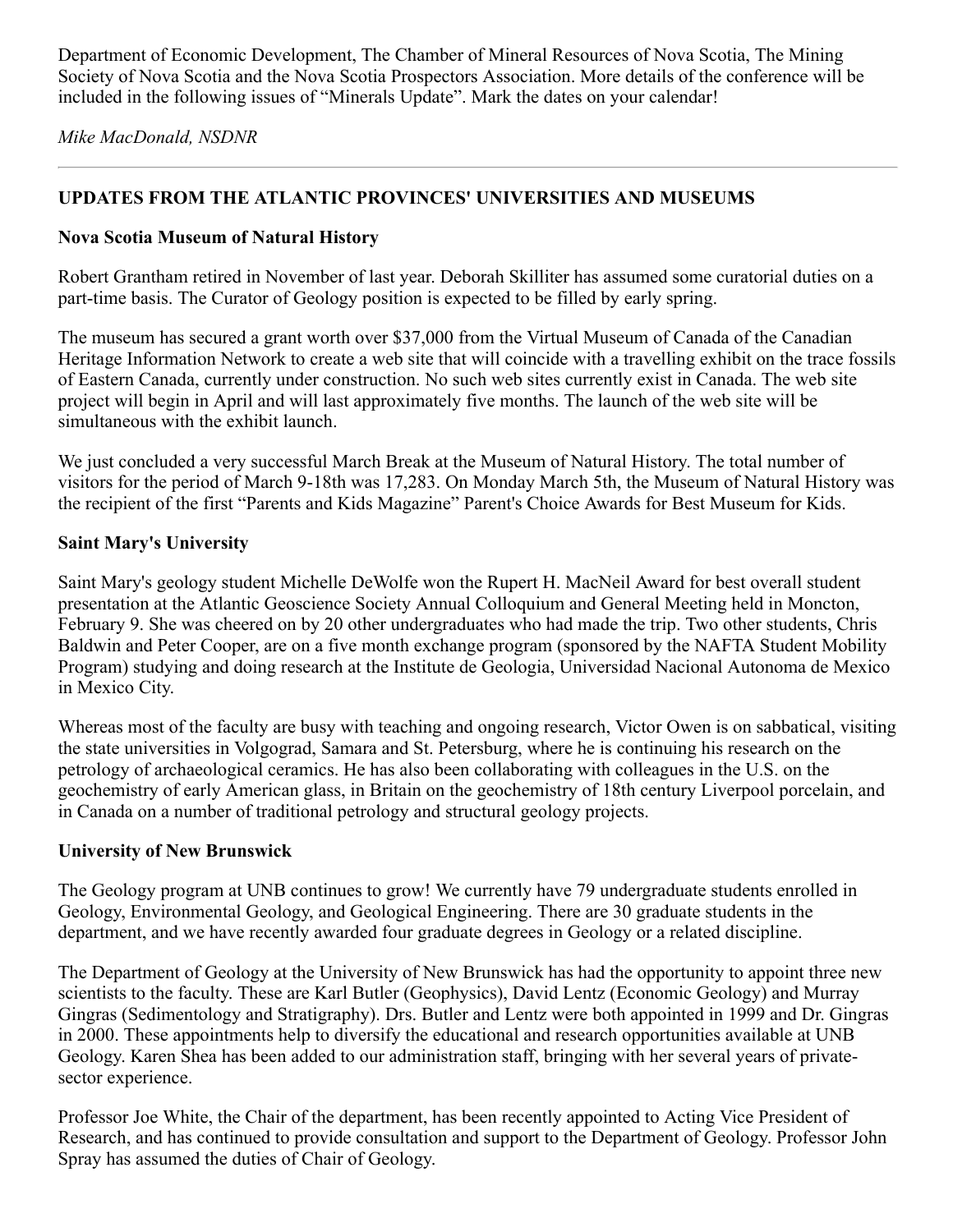## *Current Research*

Several new initiatives have recently received approval for funding. These demonstrate the breadth of research conducted at UNB and reflect topical and innovative efforts. Two notable programs that are co-lead by Dr. Tom Al have been announced. The first, "Dispersion of Mine-Tailings Derived Hg Through a Groundwater - Surface Water Flow System" is lead by project leaders Tom A. Al (Department of Geology, UNB) and Kerry T. MacQuarrie (Department of Civil Engineering, UNB). Additional researchers include Matthew Leybourne (Department of Geosciences, University of Texas at Dallas), Phillip Yeats and John Dalziel (Department of Fisheries and Oceans, Dartmouth, NS). This project is part of a newly established NSERC Research Network. The research network is called COMERN which stands for Collaborative Mercury Research Network, and it is based at the University of Quebec at Montreal.

Another of Dr. Al's endeavors shall be "A four-year research project within the Canadian Water Network NSERC NCE focusing on the Fredericton Aquifer", lead by project leaders Tom A. Al (Department of Geology, UNB) and Kerry T. MacQuarrie (Depart-ment of Civil Engineering, UNB). Additional researchers shall include Dr. Karl Butler (Department of Geology, UNB), among several others.

The Quaternary and Environmental Studies program, led by Bruce Broster, has recently graduated Masters and a Doctoral students. Both (ex)students are working at geological surveys in the United States.

Professor Broster currently serves as the Director, Medical Laboratory Science Program and spent part of his sabbatical as the Alternate New Brunswick Representative, Atlantic Investments Partnership R&D Coordinating Committee. Bruce continues to direct his research towards applications in Quaternary Geology, field geology in New Brunswick and British Columbia, Quaternary aquifers, and Medical Geology.

As usual, Ron Pickerill is an editor or an active reviewer for many journals. This has not inhibited Ron's field time: current research focuses on trace fossils and bioerosion structures in Korea, New Brunswick, Jamaica, and Carriaco. Ron and Stephen Donovan (Head of Palaeontology, Natural History Museum, London; adjunct, UNB) continue to collaborate on various paleontological and sedimentological projects.

A new project, "Development of an integrated, high resolution, four-dimensional flow model for reservoirs characterized by inclined heterolithic stratification in the McMurray Formation, Northeastern Alberta" will be lead by Murray Gingras. A local initiative assessing the "Quality and Distribution of Reservoir Sandstones in the Horton Group of the Moncton Basin, southern New Brunswick", is also being planned by David Keighly (SMU), Ron Pickerill, and Murray Gingras.

UNB Geology's ore research group, led by Dave Lentz, is currently focusing on hydrothermal alteration processes associated with various ore-forming systems. This research is designed to achieve a better understanding of the location and controls on mineralization, as well as the petrochemical vectoring techniques used in exploration for mineral resources. Nick Susak works in the fields of experimental aqueous geochemistry, the geochemistry of ore deposits, and the geochemistry of natural waters. Nick and Dave have been busy preparing our research facility to accommodate a new ICP-OES and x-ray diffractometer.

Karl Butler's research program is designed around the development of geophysical methods and their relationship to rock properties. He is developing instrumentation and methods for collecting, processing and modelling seismoelectric effects with applications in groundwater and resource exploration, and also works with more conventional methods on problems of aquifer imaging/ characterization. He is currently planning, with colleagues at GSC Atlantic, high resolution geophysical surveys to be carried out on the Saint John River this summer for investigation of the underlying Fredericton aquifer.

UNB Geology continues to support a strong structural geology (and crustal processes) program. Recently Paul Williams and Bruce Hobbs delivered a joint paper on experimental folding at the TSG meeting in Tasmania. Dr. Williams will be delivering a different paper on the same topic at the DRT2001 meeting in The Netherlands. His students continue to excel in structural geology. Apart from his administration duties, Joe White (and his students) is continuing to develop specific expertise in processes of rock deformation and their relationship to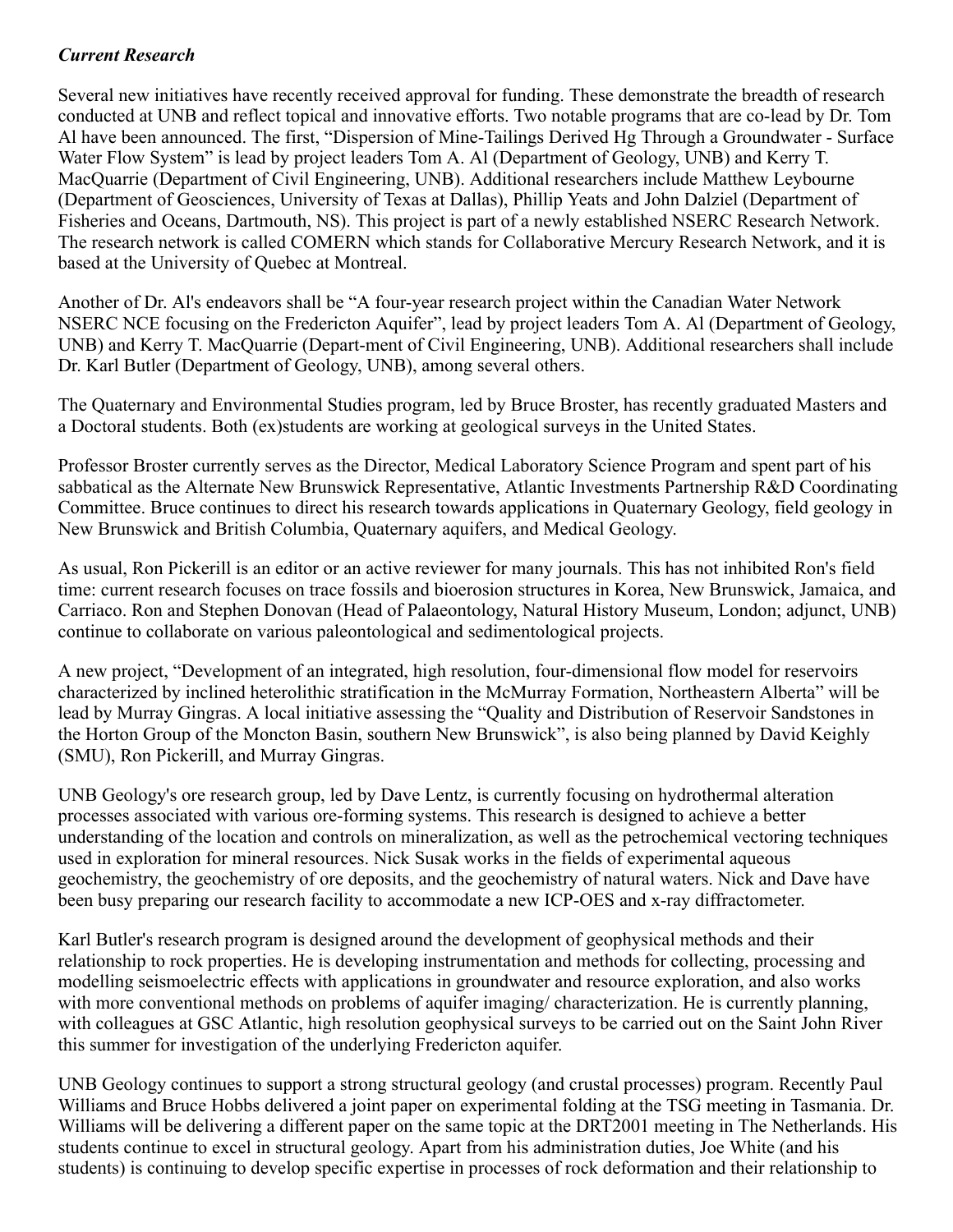porosity/permeability. Additional research includes the numerical modeling of deformation, including hydromechanical responses. John Spray's group (five graduate students, one PDF and a research assistant) is actively furthering our knowledge of impact cratering processes on Earth and other planets. Terrestrial work has focused on Sudbury for the last 10 years. The Haughton crater, in the Canadian high arctic, is also being investigated in collaboration with NASA. Lunar samples, asteroids and Martian meteorites are also providing new research opportunities.

#### *Awards and Honors*

Some of our staff, students and faculty have been recognized for excellence and dedication over the past year. These include:

David Pirie, Lead Technologist, Department of Geology, UNB. University of New Brunswick employee of the year.

Johnston, D.H., Williams, P.F., and Brown, R.L., 2000, Northeastward extrusion and extensional exhumation of crystalline rocks of the Monashee complex, southeastern Canadian Cordillera. Journal of Structural Geology,v.22, p.603-625. Winner of Structural Geology and Tectonics Division of the GAC Best Paper Award.

Gordon Osinski (PhD candidate, John Spray) won the E.M. Shoemaker Award of the Geological Society of America for the year 2000 (awarded last Fall at the GSA annual convention, Reno). This annual award is to recognize outstanding students working in the field of impact geology and planetary geology.

Harris, C.R., Gingras, M.K., Ranger, M.J. and Pemberton, S.G., 2000, Detailed mapping and analysis of a frozen paleo oil-water contact, Athabasca oil sands: Implications regarding reserve calculation and reservoir management. EMD-AAPG President's Certificate for Excellence in Presentation. American Society of Petroleum Geologists Annual Convention, New Orleans.

Andrew Stumpf (recent Ph.D. graduate, Bruce Broster) received the Roy J. Shlemon Award from the Engineering Geology Division of the Geological Society of America (Vancouver, 2000).

#### *News*

"Opportunities for Students" or "Graduate Research Opportunities"

Several new MSc and PhD research opportunities are available at UNB Fredericton for students interested in near-surface geophysics, hydrogeo-logy, or hydrogeochemistry. Available topics include components of two recently approved multi-disciplinary hydrogeology projects - one studying interactions between the Saint John River and alluvial and fractured bedrock aquifers, and a second examining the dispersion of mine-tailings derived mercury through a groundwater - surface water flow system.

Examples of projects include (i) geophysical imaging of the Fredericton aquifer through high resolution 'marine' seismic and GPR surveys, (ii) investigations of the geochemical reactions and hydraulic connection between the Saint John River and the Fredericton aquifer, and (iii) speciation, transport and mass balance for mercury in a river system impacted by tailing-contaminated groundwater. For more information, please see www.unb.ca/geology, www.unb.ca/civil/hydro/water.htm, or contact Dr. Karl Butler (geophysics, kbutler@unb.ca), Dr. Tom Al (hydrogeochemistry, tal@unb.ca) or Dr. Kerry MacQuarrie (hydrogeology, ktm@unb.ca).

*Chris White, NSDNR*

## **ATLANTIC GEOLOGY**

Atlantic Geology, the Journal of the AGS, publishes papers of regional, national and international interest, including thematic issues. Persons or organizations interested in having their research or proceeding published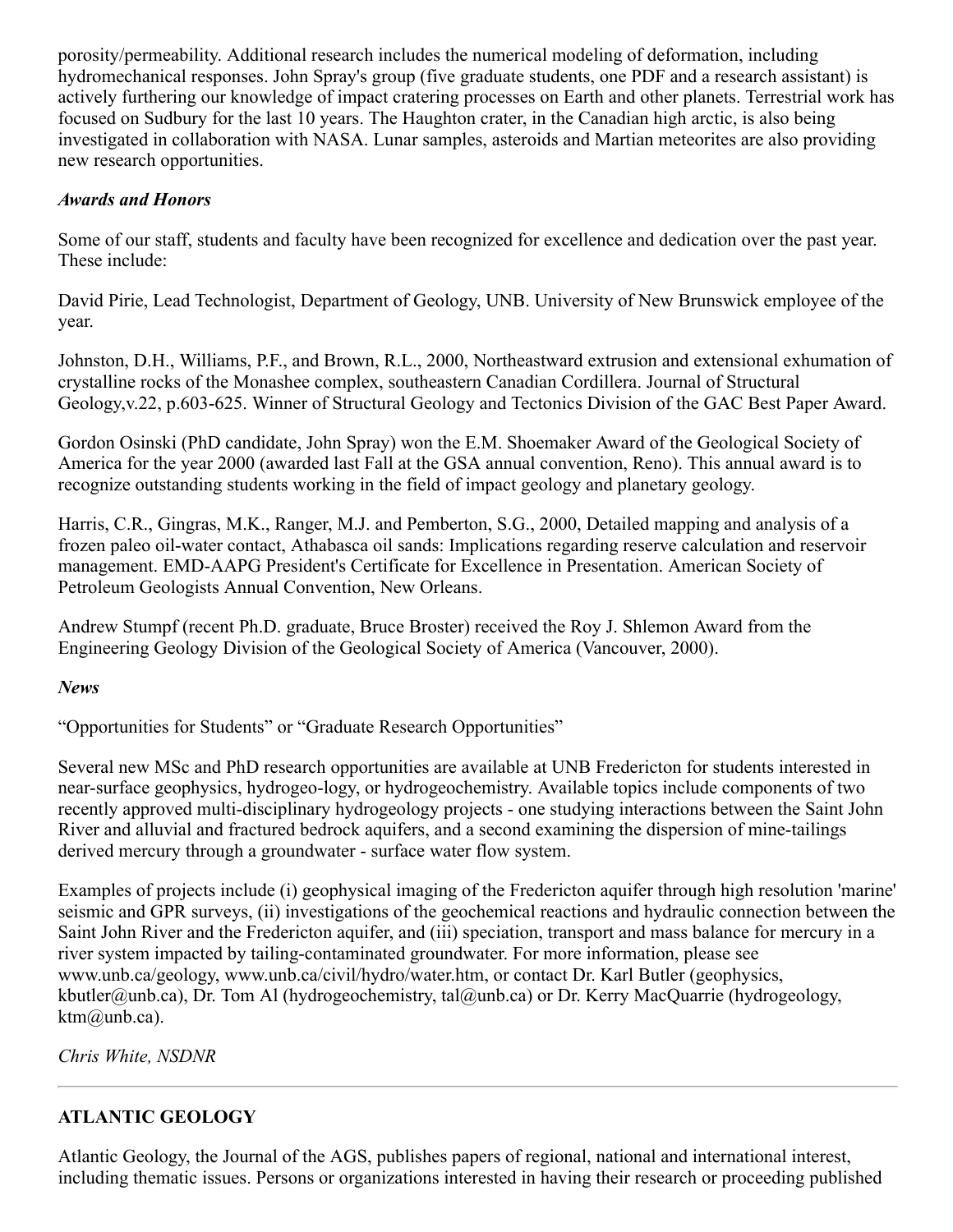in an issue of Atlantic Geology should contact:

Dr. Sandra Barr Department of Geology Acadia University Wolfville, NS B0P 1XO Phone (902) 585-1340 Fax (902) 585-1816 E-mail sandra.barr@acadiau.ca

#### **AGS NEWSLETTER GOES DIGITAL**

Plans are underway to make the AGS Newsletter available on the Society's website. To date, there have been initial discussions between the out-going editor Jennifer Bates, in-coming editor Mike Cherry, and the Society webmaster Peter Wallace to investigate options for digital delivery of the Newsletter. Other geoscience groups, such as the Mineral Deposit Section of GAC, have already gone down this road and the response has reportedly been positive.

The current plan is to have the next edition of the AGS newsletter posted on the AGS website. A notice will be sent to all Society members via e-mail as soon as the Newsletter is available for viewing and downloading. The email notification will feature short summaries of articles contained in the Newsletter. Hard copies will be sent via "snail mail" to those members of the Society who are not yet digital surfer-dudes (no names mentioned). In addition to the digital access to the publication, members of the AGS Council will be encouraged to print hard copies of the Newsletter and post them in prominent locations in their respective workplaces.

The impetus for this change to delivery of the Newsletter is principally the cost and work associated with mailing the publication. If you have concerns or suggestions on how to implement this change to digital delivery, please contact in-coming editor Dr. Mike Cherry by phone at 902-424-8135 or by e-mail at cherryme@gov.ns.ca.

*Mike MacDonald, NSDNR*

## **AGS INVITED TO CO-HOST COLLOQUIUM WITH GSA 2003 MEETING**

The Northeast Section of the Geological Society of America (NEGSA) has selected Halifax for its 2003 meeting site. This will represent the first time that the NEGSA will hold its annual meeting in Canada. A Local Organizing Committee (LOC), co-chaired by Dr. Marcus Zentilli and Dr. David Scott, has been struck and an inaugural meeting was held on April 18, 2001.

The NEGSA has formally approached the AGS to jointly host the meeting, scheduled for March 26 to 30, 2003 at the Westin Nova Scotian hotel in Halifax. This could provide an excellent opportunity to explore topics of mutual interest between the AGS and the NEGSA and will provide a forum to showcase the wide range of geoscience research in Atlantic Canada to a broad audience.

The possibility of holding the annual AGS Colloquium in conjunction with the NEGSA meeting will be discussed at the next meeting of the AGS Executive Council, slated for May 16, 2001 at Bedford Institute of Oceanography. If you have any comments, concerns or suggestions, please forward to Dr. Tom Martel, President, AGS, c/o Corridor Resources, 5475 Spring Garden Road, #301, Halifax, NS B3J 3T2, Tel. (902) 429- 4511, e-mail: tmartel@corridor.ns.ca